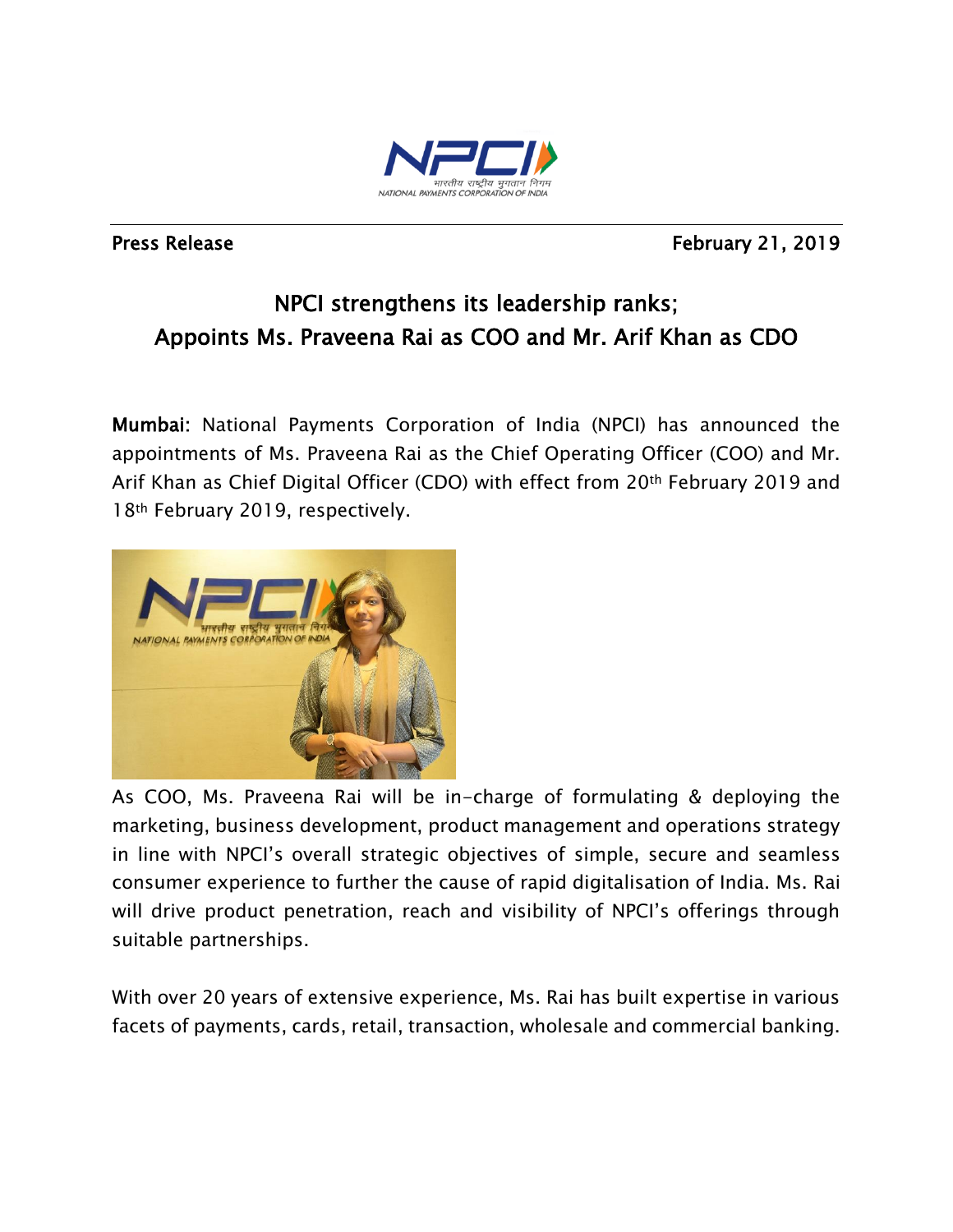Prior to joining NPCI, she was leading the cash management portfolio at Kotak Mahindra Bank Limited. Ms. Rai was managing payments for Asia at HSBC and was also the Head of sales at HSBC, where she provided solutions to global banking corporations in Asia and SME's in India. Ms. Rai holds a Bachelor's degree in Electronics and Communication and has a post-graduate degree from IIM Ahmedabad.



The profile of CDO is taken over by Mr. Arif Khan at NPCI, who will be leading strategic planning for digital transformation. The role is aimed at growing NPCI's new products portfolio basis customer needs and industry trends. Mr. Khan will be responsible for driving innovation, analytics and technology.

A post graduate in Business Management from XLRI – Jamshedpur, Mr. Khan was earlier associated with RazorPay (one of the fastest growing payment gateways) as the Chief Innovation Officer. Arif during his stint at HDFC bank of over 15 years was instrumental in driving strategic initiatives in payments, digital banking and financial inclusion. With an overall experience of over 18 years in the product management, business development and delivering innovative business and technology solutions, Arif has been instrumental in influencing diverse groups to deliver innovative business and new age disruptive solutions.

## About NPCI

National Payments Corporation of India (NPCI) was set up in 2009 as the central infrastructure for various retail payment systems in India and was envisaged by the Reserve Bank of India (RBI) as the payment utility in the country. From a single